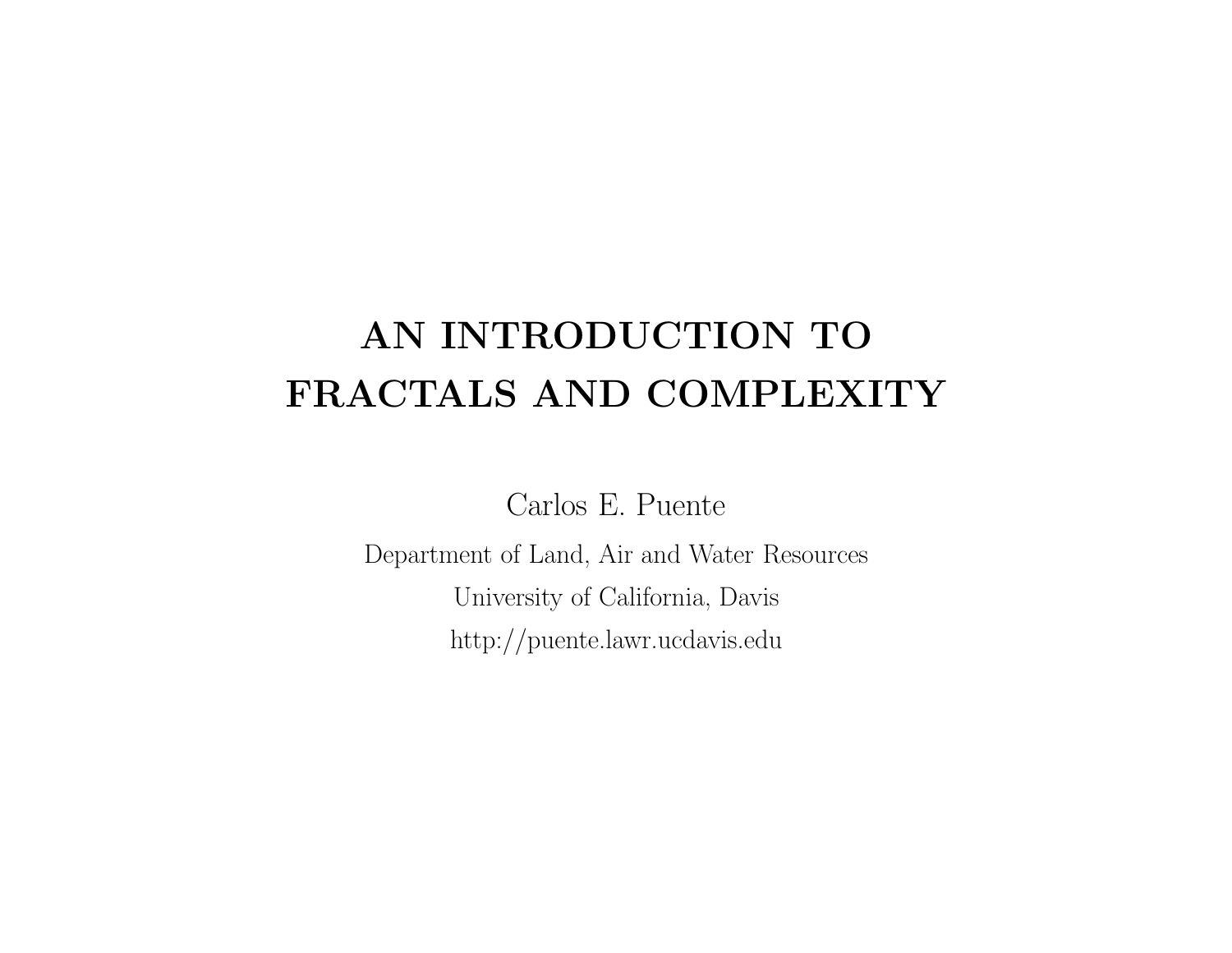## **Outline**

- Recalls the different kinds of numbers: from naturals to integers, to rationals, to reals.
- Reviews the concept of dimension for points, lines, planes and volumes.
- Shows examples of fractals, including Cantor dust, Koch curve and Sierpinski triangle.
- Contrasts order with chaos via the logistic map.
- Introduces natural power-laws and self-organized criticality.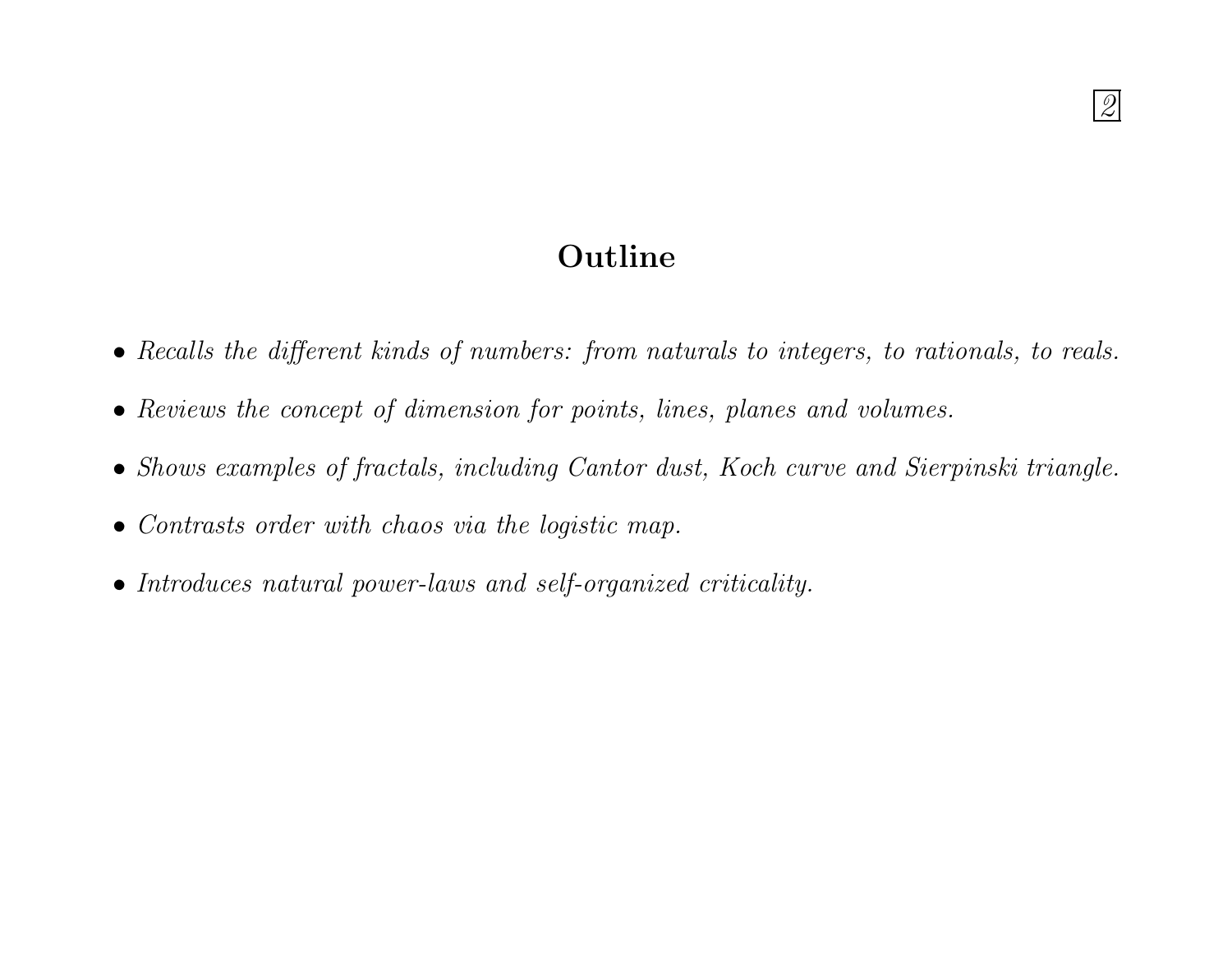- Before introducing fractals and other concepts associated with complexity, it is convenient to talk about numbers.
- The first set we learn when we are kids are the **natural** numbers,

$$
1, 2, 3, \cdots
$$

• This set is *infinite*, and we grasp what "dot, dot dot" means.

·

• Then, there is the set of **integers**, that include the naturals, zero, and the negatives,

$$
\cdots -2, -1, 0, 1, 2, \cdots
$$

- This set is also infinite, but not larger than the naturals, for one can put the integers on <sup>a</sup> list, i.e., 0 is the *first*, 1 is the *second*, -1 is the *third*, 2 is the *fourth*, -2 is the *fifth*, and so on, "dancing" from left to right and back.
- **Infinity** is indeed an odd concept, for we just showed that

$$
2 \cdot \infty + 1 = \infty \ \ (!)
$$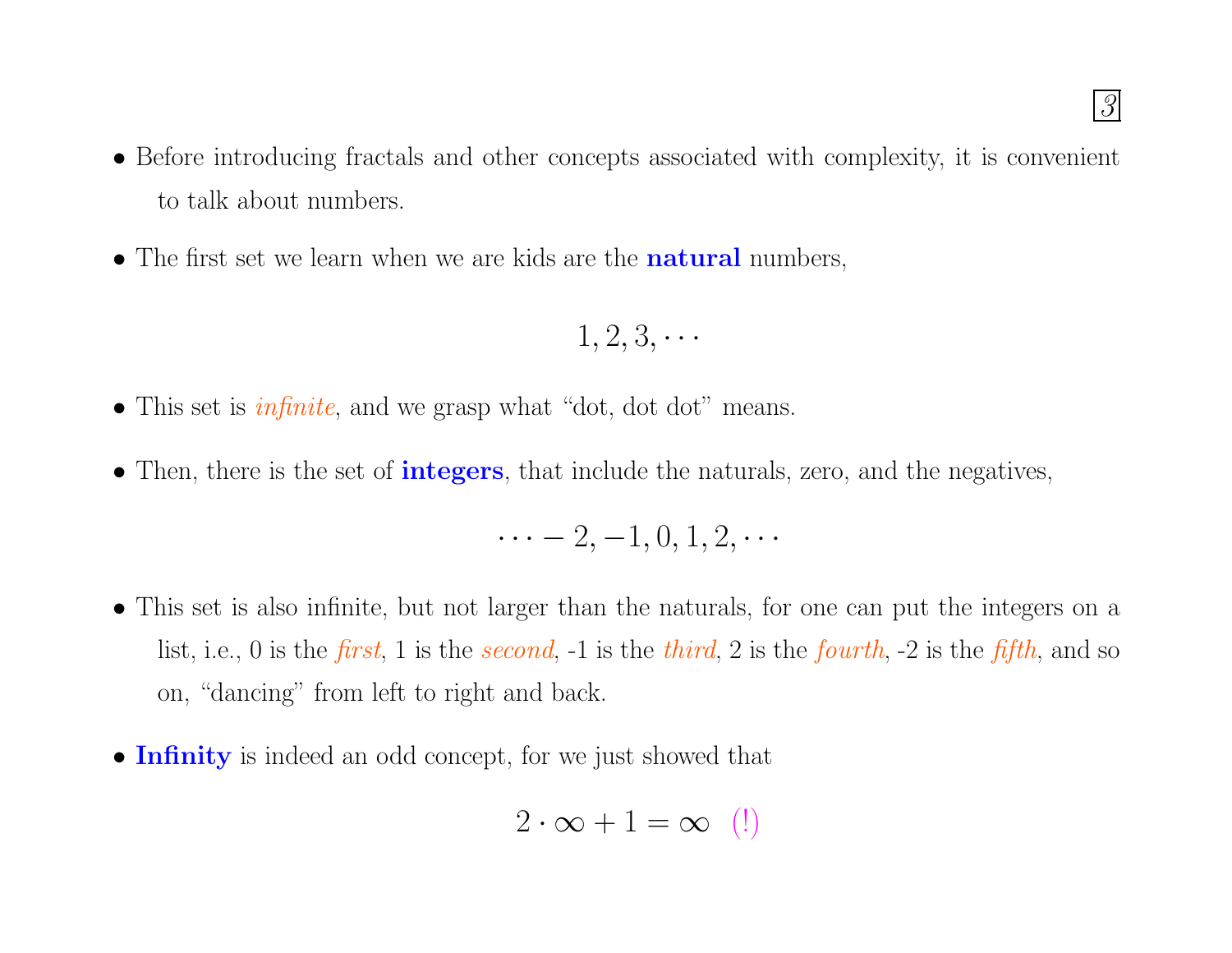4

- The next set of numbers we learn are the **rationals**, the fractions, i.e., the ratios of integers denoted by  $p/q$ .
- Some examples of these numbers are,

 $1/2 = 0.5000 \cdots$  $2/3 = 0.666 \cdots$  $1/11 = 0.090909 \cdots$ 

- As shown, fractions contain <sup>a</sup> repeatable pattern of digits in their expansion, i.e., the 0's, the 6's or the 09's.
- Sometimes such "steady state" is reached immediately, as in  $2/3$  and  $1/11$ , or appears after a finite " $transient$ ," e.g.,  $1/2$  yields a 5 before it settles into infinitely many 0's.
- At the end, the digits of a rational number  $p/q$  are fully *predictable*, for its transient and steady-state fully determine the rest of the number's expansion.
- Although expansions are infinite for these numbers, we may easily "rationalize" what "dot, dot, dot" means for them.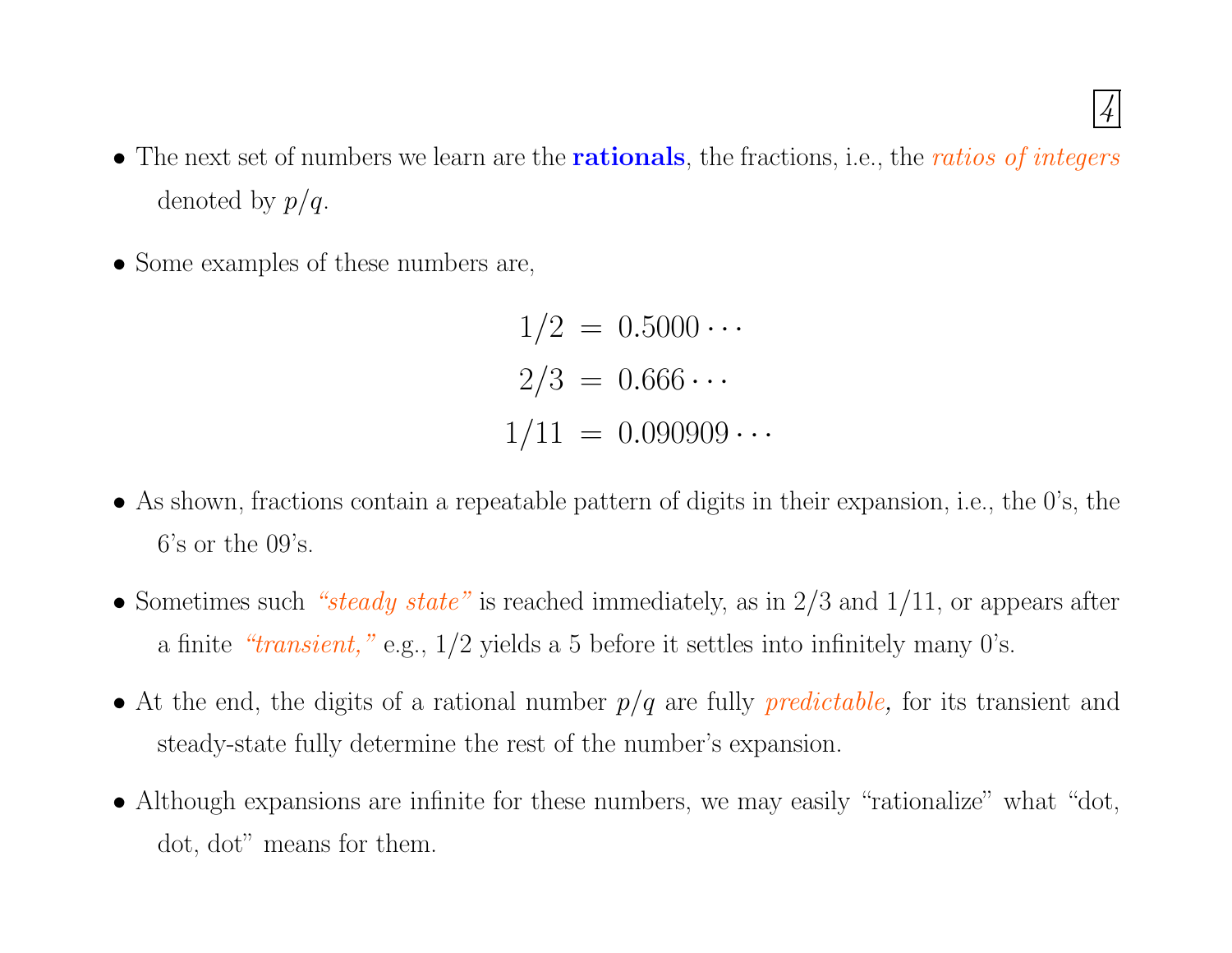• All fractions put together make up another infinite set, but, surprisingly, there are the same number of rationals than naturals, for one can list them sweeping a carpet diagonally:

|     |                                                    |            |                | $1 \rightarrow 2 \qquad 3 \rightarrow 4 \cdots$ |  |
|-----|----------------------------------------------------|------------|----------------|-------------------------------------------------|--|
|     |                                                    | $\nearrow$ |                |                                                 |  |
| 1/2 | 2/2                                                |            | 3/2            | $4/2 \cdots$                                    |  |
|     | $\downarrow$ / $\swarrow$                          |            |                |                                                 |  |
| 1/3 | 2/3                                                |            | 3/3            | $4/3 \cdots$                                    |  |
|     |                                                    |            |                |                                                 |  |
| 1/4 | 2/4                                                |            | 3/4            | $4/4 \cdots$                                    |  |
|     | $\mathbf{H}^{\text{max}}(\mathbf{H}^{\text{max}})$ |            | $\mathbb{R}^2$ |                                                 |  |

• This further confirms that infinity has its own rules, for

$$
\infty \cdot \infty = \infty \ \ (\! !)
$$

- But not all numbers are fractions, for there are grea<sup>t</sup> many others whose decimal expansions do not exhibit finite repetitions.
- These numbers are called **irrationals** and there are so many of them that they can not even be listed, i.e., they are associated with a "larger" infinity.  $(!)$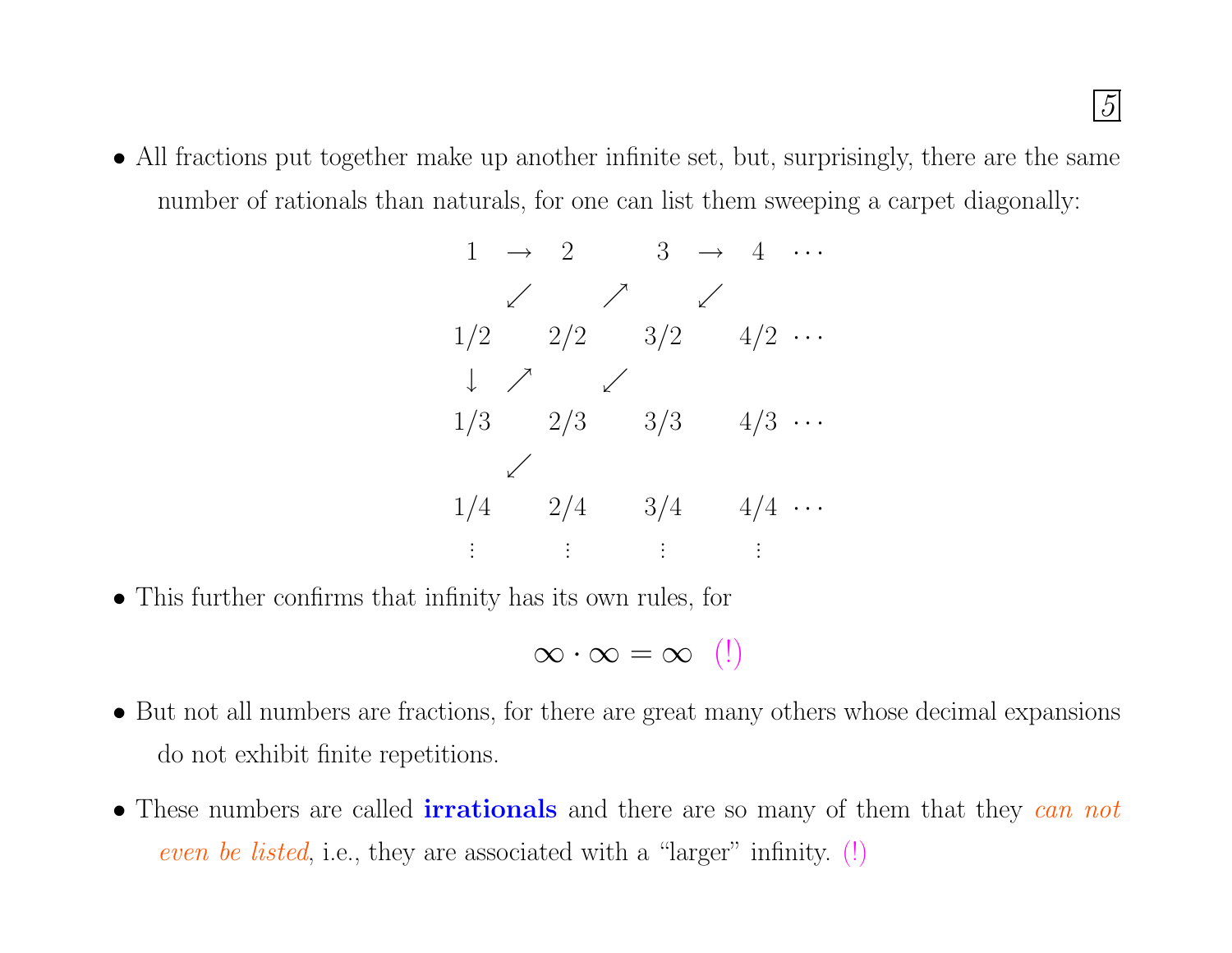

• Prominently among them there are

 $\sqrt{2}$  = 1.41421356  $\cdots$  $\pi = 3.14159265 \cdots$  $e = 2.71828183 \cdots$ 

that are associated with **squares**, **circles** and **spirals**.

- As the expansions above do not repeat, one *can not predict* the next digit. Hence, "dot, dot, dot" for these numbers describe an internal "*mystery*."
- In fact, the digits for these and all irrationals are so "disorganized" that it appears to us that they are "guided by chance."
- As infinite expansions represent an unbridgeable limitation, irrational numbers may only be fully understood if they possess <sup>a</sup> particularly defining property, like the three famous numbers above.
- The irrationals and the rationals together make the **real** numbers. These are the collection of "points" that are represented on <sup>a</sup> one-dimensional line.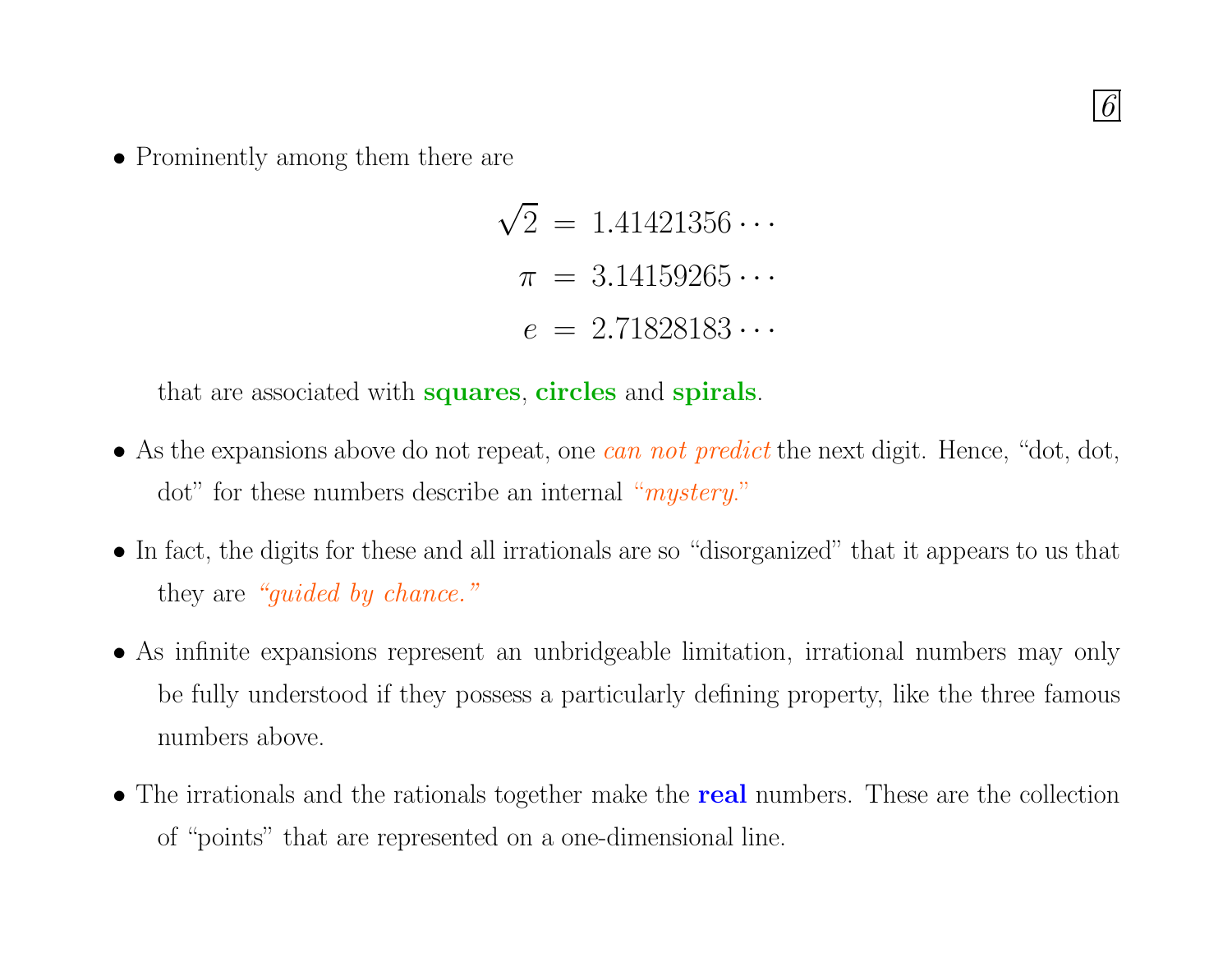- Now, with numbers fully reviewed, we may turn our attention to the concept of **dimension**.
- We know that <sup>a</sup> point has no dimension, that <sup>a</sup> line segmen<sup>t</sup> is one-dimensional, that <sup>a</sup> plane is two-dimensional, and that we live in three-dimensional space.
- It happens that there is an easy way to verify such results, by counting the number of "boxes" required to cover <sup>a</sup> given set.
- Consider, for instance, intervals of a size  $\delta$  and ask how many of them,  $N(\delta)$ , are required to cover <sup>a</sup> line segmen<sup>t</sup> having size 1.
- If  $\delta$  is equal to 1, then clearly one interval suffices, i.e.,  $N(1) = 1$ . If  $\delta = 1/3$ , then one requires 3 such intervals, i.e.,  $N(1/3) = 3$ :

$$
\begin{array}{ccc}\n0 & 1/3 & 2/3 & 1\n\end{array}
$$

• Clearly, if  $\delta = 1/n$ , then  $N(\delta) = n$ , and this leads to a simple relationship between  $\delta$  and  $N(\delta)$ , namely,  $N(\delta) = \delta^{-1}$ . It turns out that the inverse of the obtained exponent yields the *dimension* of the line segment, i.e.,  $D = 1$ . (!)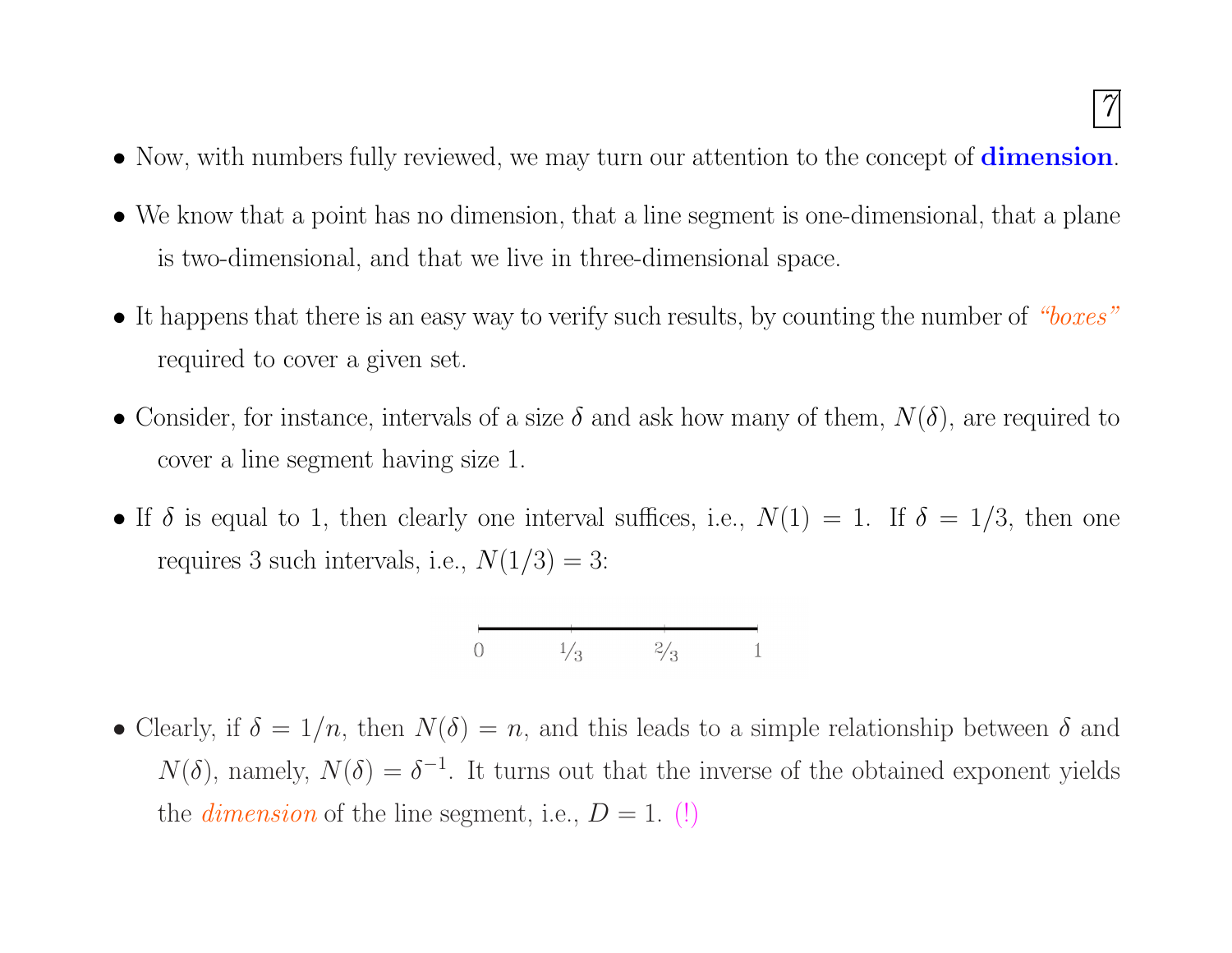- That the ideas works for a point may be easily verified, for irrespective of  $\delta$  one always requires 1 such interval in order to cover a point, i.e.,  $N(\delta) = \delta^0 = 1$ , and hence  $D = 0$ .
- For <sup>a</sup> <sup>p</sup>lane or <sup>a</sup> volume the arguments are similar, but instead of using intervals to cover such sets it becomes appropriate to employ squares of cubes of a given side  $\delta$ .
- Clearly, for a plane one gets  $N(\delta) = \delta^{-2}$ , for a reduction of  $\delta$  by a factor of two yields a four-fold,  $2^2$ , increase in the number of required squares, as may be easily verified glancing at floor tiles.
- Likewise it happens for a cube,  $D = 3$ , for a change in  $\delta$  by a factor of two results in an eight-fold,  $2^3$ , increase in  $N(\delta)$ .
- The aforementioned sets are prototypical *Euclidean* objects.
- **Fractals** are "fragmented" geometric sets whose fractal dimensions, as defined counting <sup>p</sup>ieces as before, are typically non-integers that exceed their topological dimensions.
- As an example, consider the so-called *Cantor dust* defined as the remains of recursively "taking open third subintervals" from <sup>a</sup> given interval of size 1, as illustrated in the following sketch.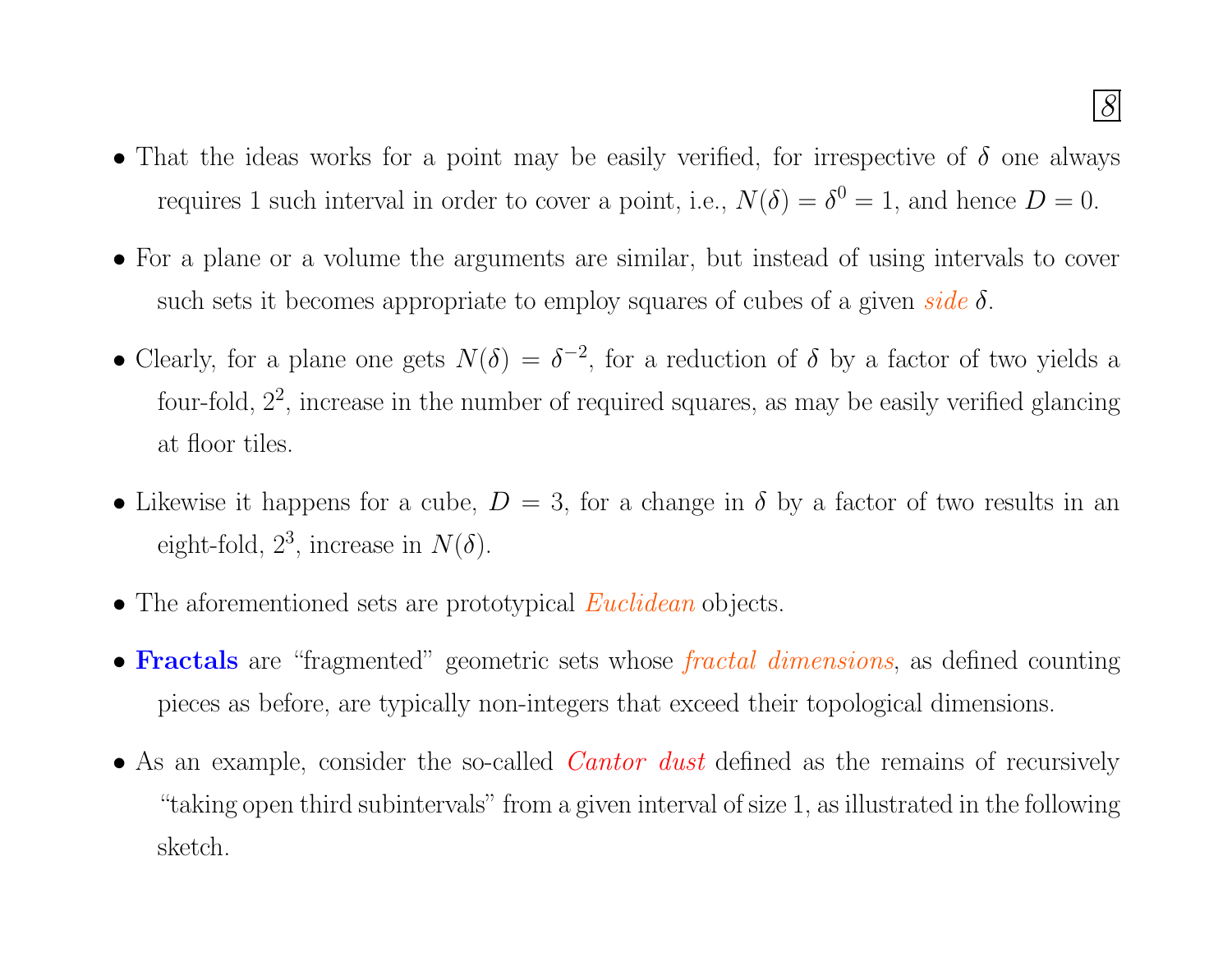

9

- As may be hinted, the Cantor set is made of infinitely many points. It clearly contains the countable corners on the little intervals, but it turns out to be uncountable in size, as it defined by all real numbers within  $[0, 1]$  whose ternary expansion, in terms of  $0$ 's,  $1$ 's and 2's, does not contain <sup>a</sup> 1. (!)
- Topologically speaking, this set is just "sparse dust," but, as there are great many points, its dimension turns out to be greater than zero.
- Calculation of such <sup>a</sup> quantity may be done in parallel to what was explained earlier for <sup>a</sup> line segment, as follows.
- If one chooses an interval of size 1, then clearly it may be used to cover the whole Cantor set, i.e.,  $N(1) = 1$ . As  $\delta$  is dropped to  $1/3$ , then  $N(\delta) = 2$ ; as  $\delta = 1/9$ ,  $N(\delta) = 4$ , and so on.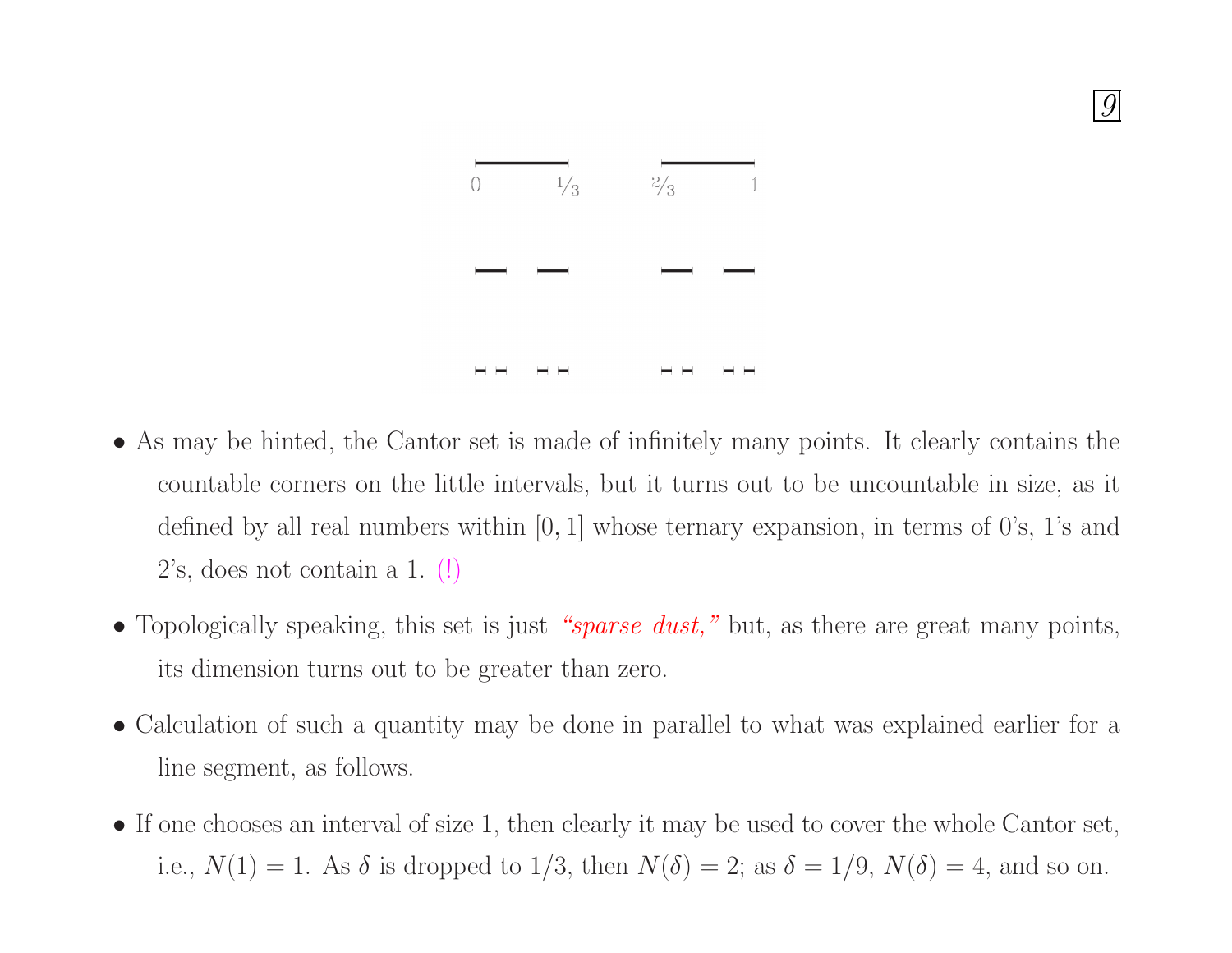- In general,  $N(1/3^n) = 2^n$ , and this leads, after a little algebra, to  $N(\delta) = \delta^{-D}$ , where the exponent is given in terms of natural logarithms,  $D = ln2/ln3 \approx 0.63$ . (!)
- The Cantor set is a *fractal* set because its dimension exceeds its *topological* dimension of zero.
- Notice that other kinds of *dusts* may be easily constructed just by varying the size of the original hole in the interval.
- If instead of removing middle third subintervals one takes out  $l\%$  equidistant segments, the implied dimension becomes  $D = ln2/(ln2 - ln(1 - l)).$
- Such a dimension reflects the amount of *space covered* by the dust, for, depending on the size of l, it could be any number between 0 and 1.
- When  $l = 0$  the resulting set is, by construction, the interval from 0 to 1, and clearly such a set has dimension 1. As l increases towards 1, the obtained set is increasingly sparse and its dimension decreases towards 0.
- Fractals may also be defined over two- or three-dimensional space, as follows.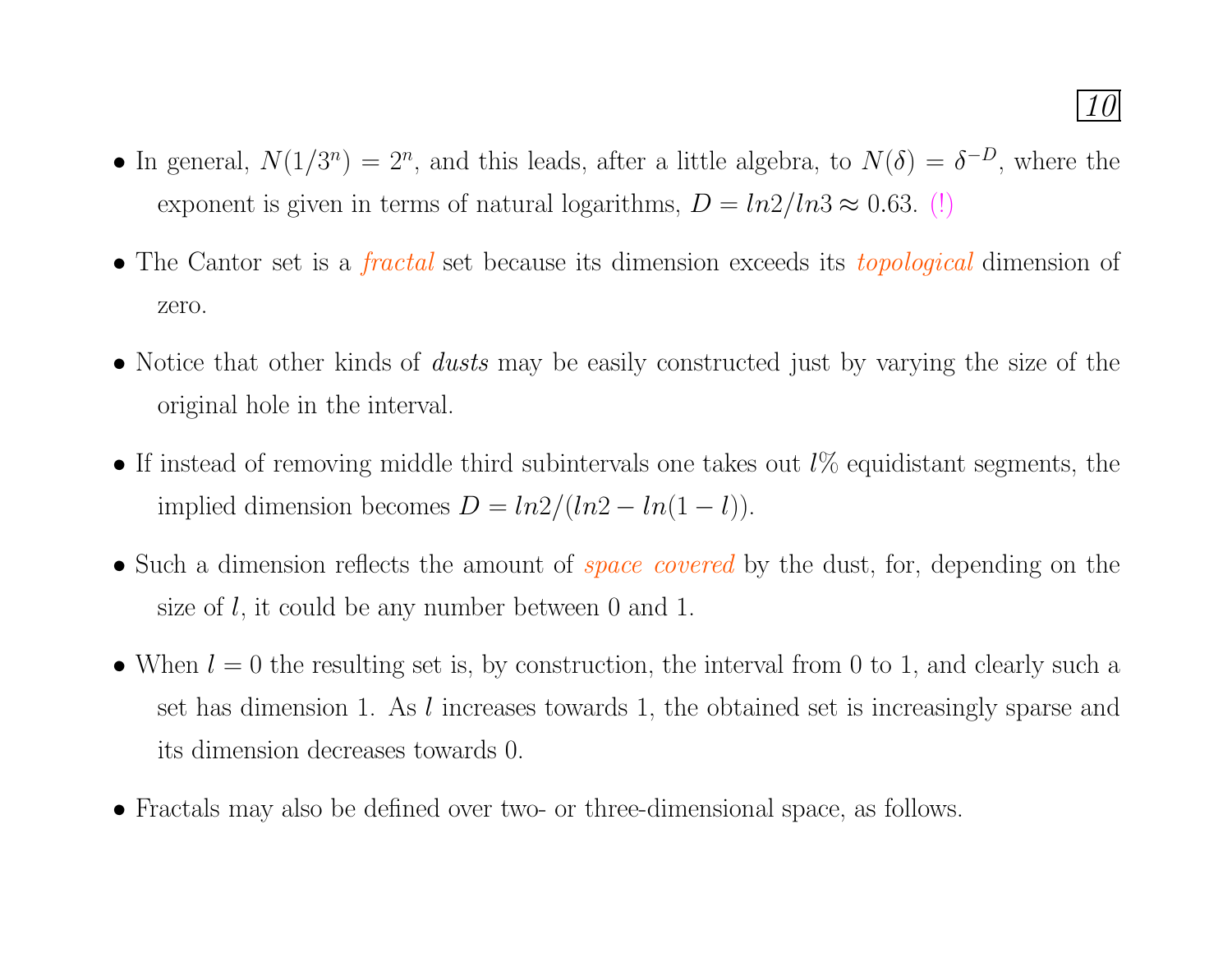

• The *Koch curve*, found replacing every line segment by four smaller segments having a third of the original length and making up through the middle an outer equilateral triangle,



is a fractal set on two dimensions that has fractal dimension  $D = ln4/ln3 \approx 1.26$ .

- Other sets, topologically one-dimensional, and having dimensions between <sup>1</sup> and <sup>2</sup> (inclusive) may be constructed just by varying the construction rule.
- The Koch curve, and others with dimensions greater than one, fill-up space in varying degrees due to their *infiniteness*.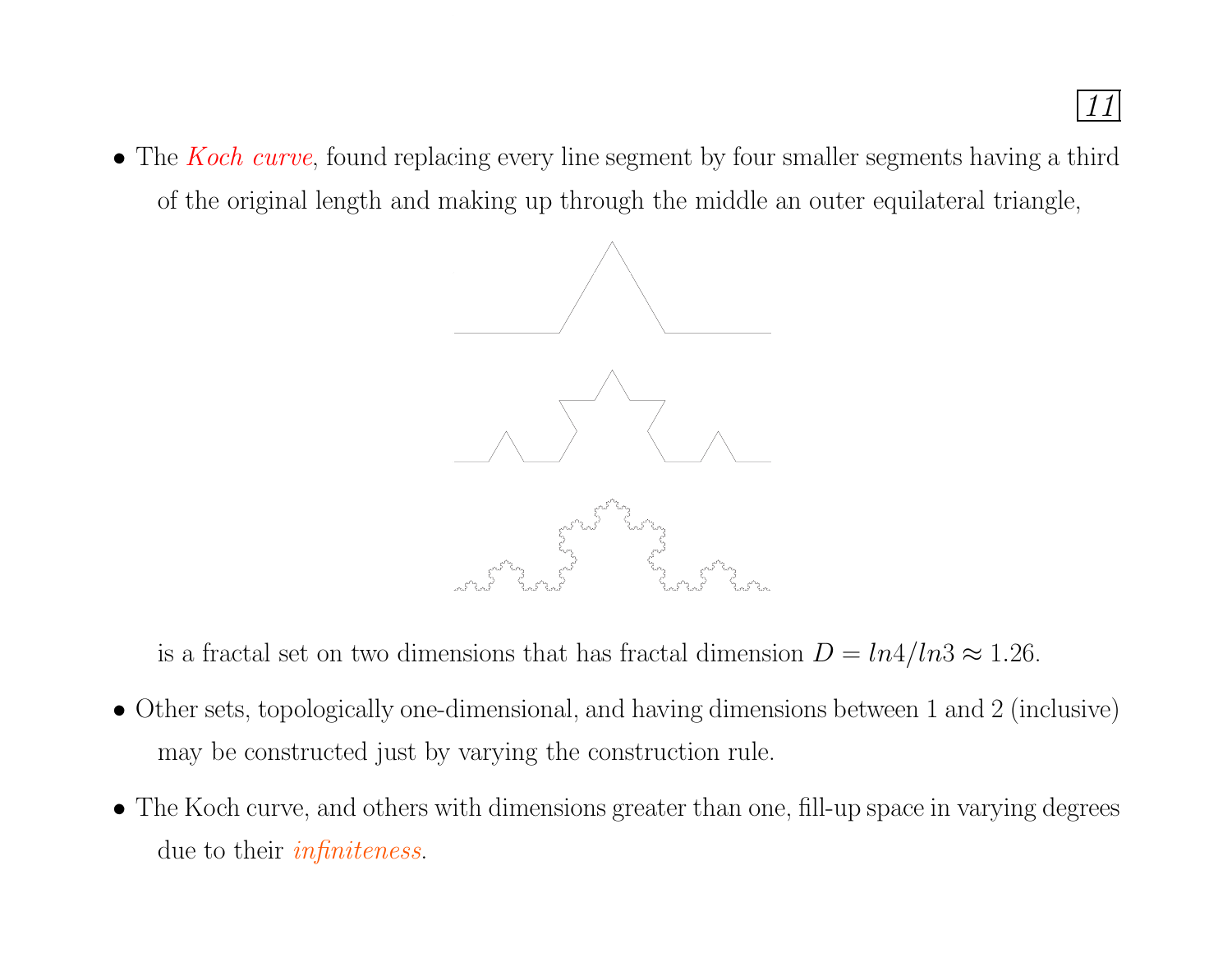- Another celebrated fractal set in the <sup>p</sup>lane and having the same dimension of the Koch curve is the Sierpinski triangle, found removing (in the spirit of the construction of the Cantor set) successive middle triangles from <sup>a</sup> <sup>g</sup>iven solid triangle.
- Such a set may be obtained randomly *iterating* three simple rules that move a given location to half the distance from the vertices of the original triangle:



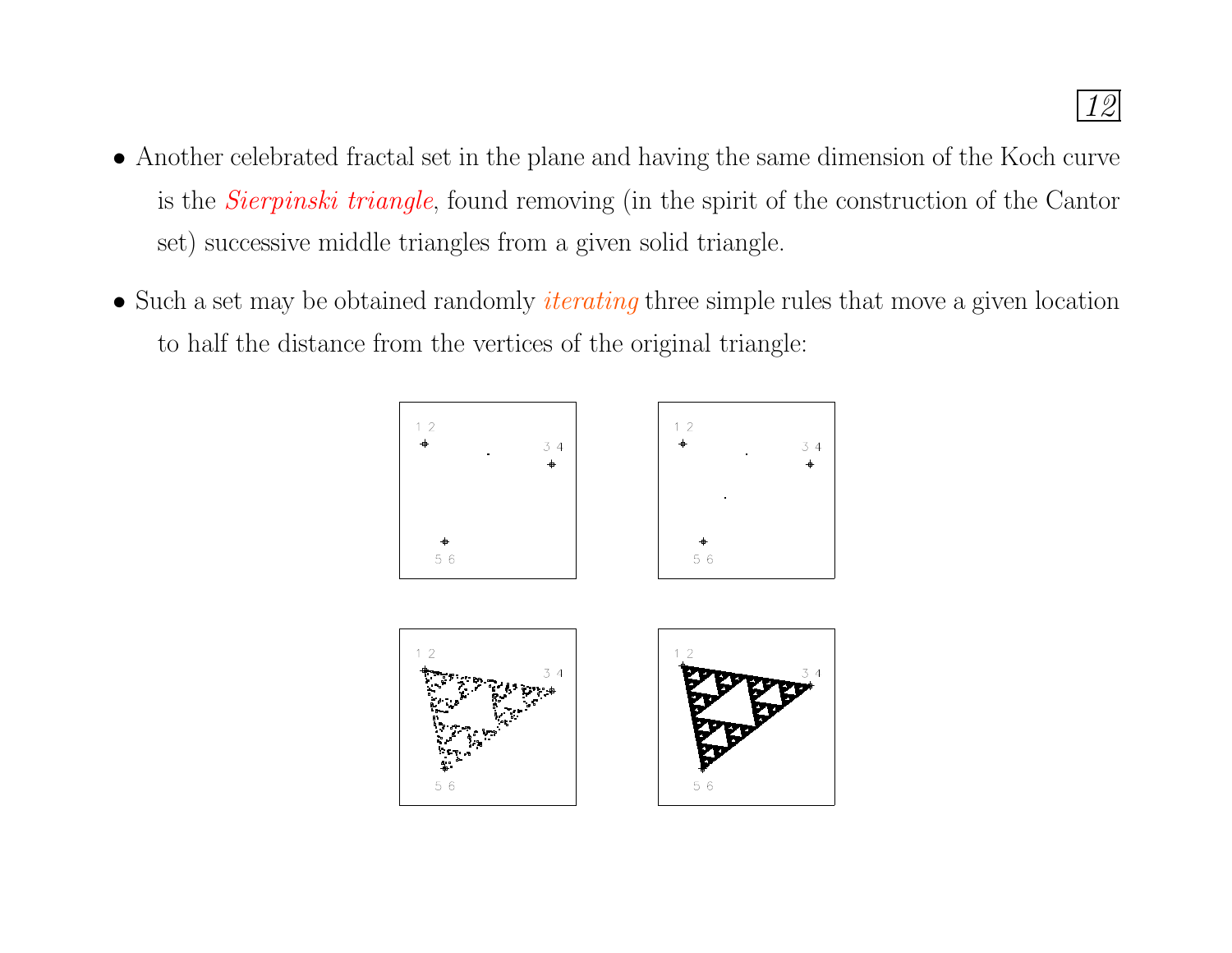- Although distinct looking sets may have the same dimension, the notion of fractals has provided <sup>a</sup> suitable framework to address nature's complex geometries, in one and higher dimensions.
- For as stated by Benoit Mandelbrot, who first coined the word fractal, "clouds are not spheres, mountains are not cones, coastlines are not circles, and bark is not smooth, nor does lightning travels in <sup>a</sup> straight line." (!)
- Even though nature does not provide the precise repetitiveness, i.e., self-similarity, as shown in the examples, it is well established by now that fractals are relevant to many scientific fields that include <sup>p</sup>hysics, geophysics, economics, and biology.
- Fractals are indeed everywhere, as the fabric of nature often results in fragmentation via the repetition of simple rules, for counting the number of boxes needed to cover many natural sets define *power-laws*, i.e.,  $N(\delta) \sim \delta^{-D}$ . (!)
- Fractals sets have also been found associated with the dynamics of *non-linear* systems.
- Such include the complex unpredictable behavior known as **chaos**.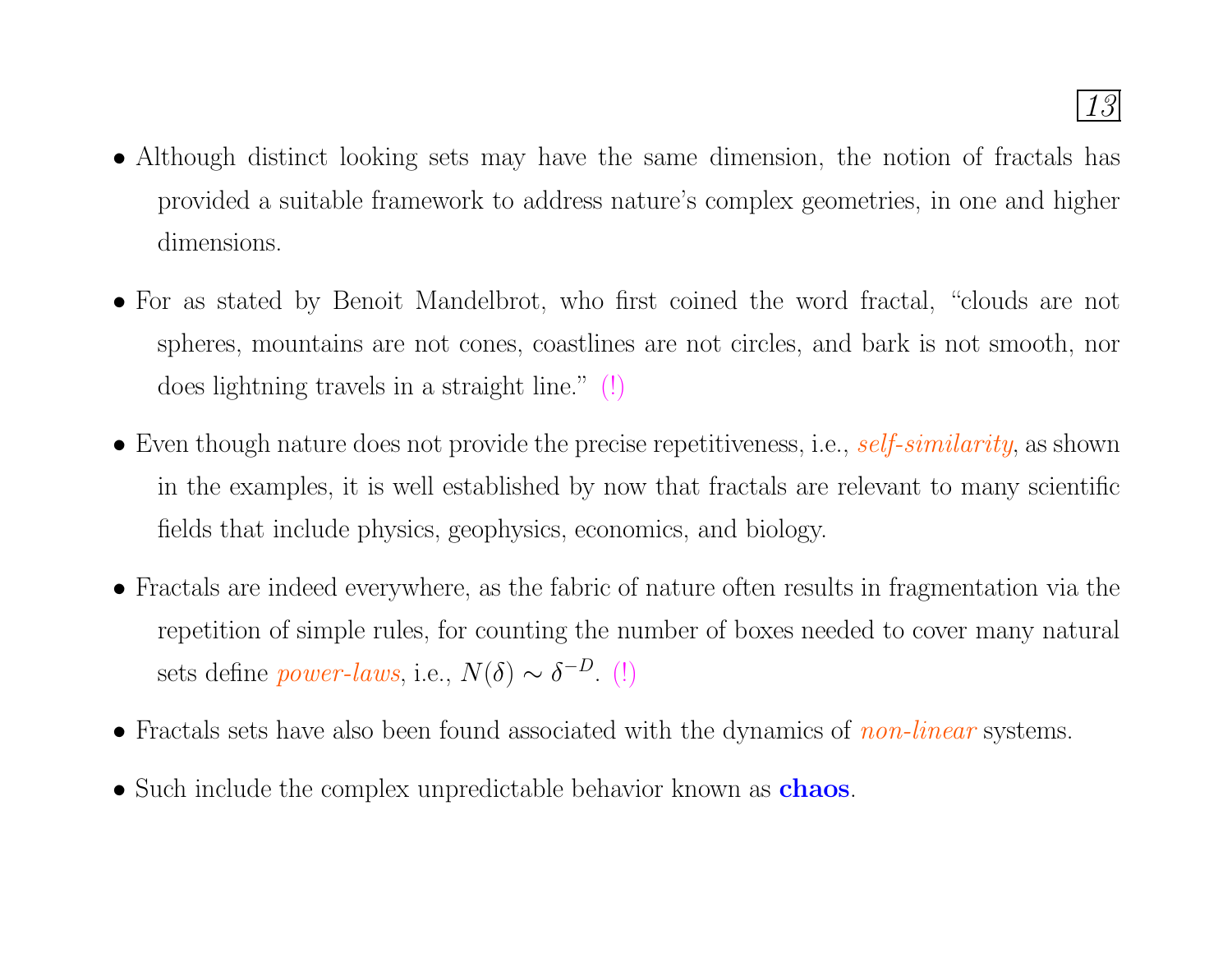- To illustrate what chaos is, it is pertinent to study the equation  $X_{k+1} = \alpha X_k(1 X_k)$ , denoting the evolution of <sup>a</sup> (normalized) population from <sup>a</sup> generation to the next.
- This equation, known as the *logistic map* and shaped as a parabola, results in alternative behavior depending on the value of the *parameter*  $\alpha$ , a number between 0 and 4.
- When  $\alpha = 2.8$  the population rests at  $X_{\infty}$ , the non-zero intersection of the 45 degree line and the parabola,  $X_{k+1}$



irrespective of the initial population value denoted by  $X_0$ .

• This case corresponds to an *ordered* condition, nicely expressed by the expansion of a *rational* number with a single  $steady-state$ . (!)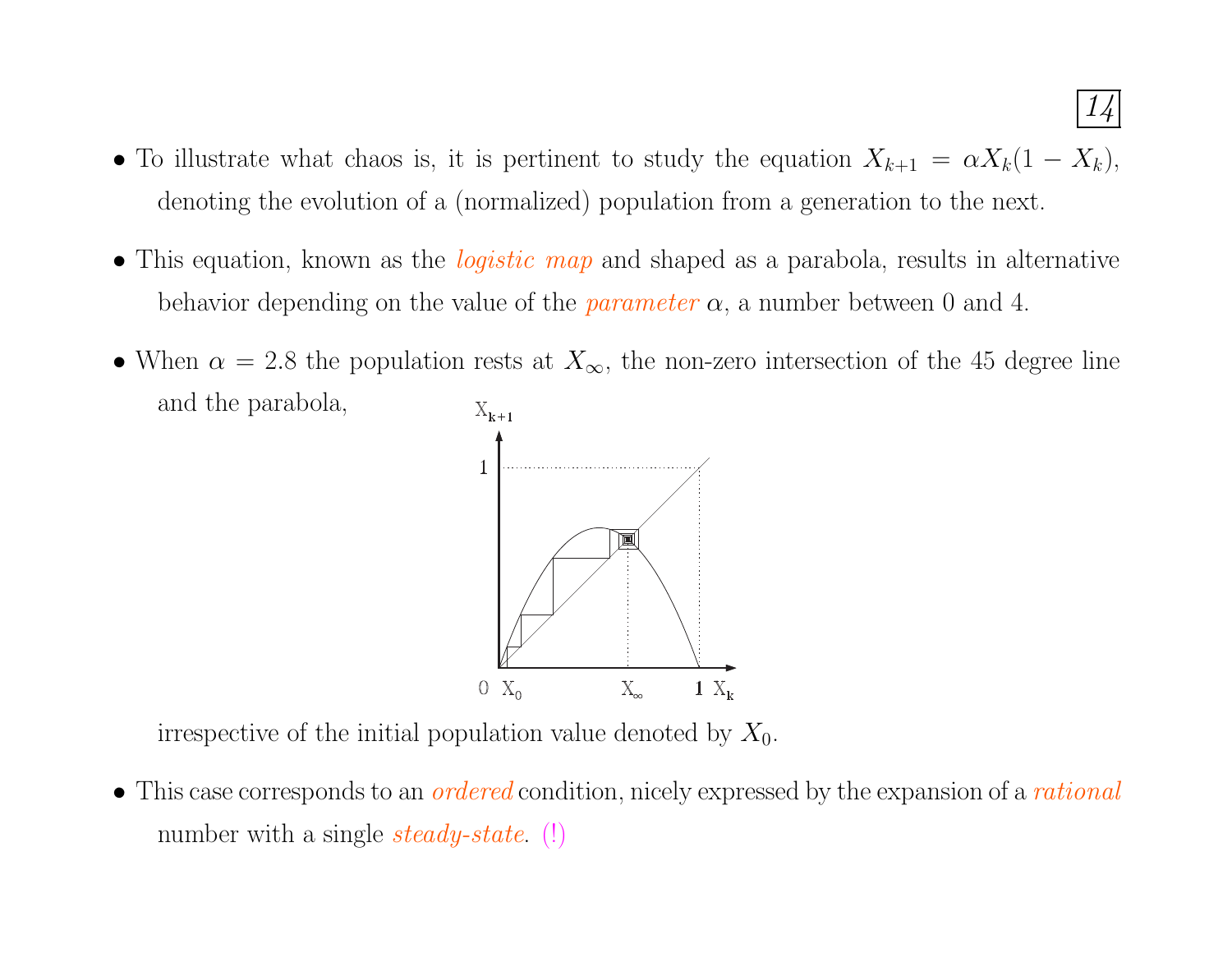• When  $\alpha = 4$  the population does not rest at all, but wanders in dust for ever without any repetition on <sup>a</sup> fractal attractor,



- This case is essentially *unpredictable* and its structure is captured by the expansion of an irrational number. (!)
- This condition is known as *chaotic* for a small error in  $X_0$  yields sizable variations, e.g., whereas an initial value of 0.4 results in 0.1 after 7 generations, an initial value of 0.41 yields instead 0.69.
- Chaos was first recognized while studying the dynamics of the weather. Its presence represented <sup>a</sup> major breakthrough for it established that complexity may have simple roots.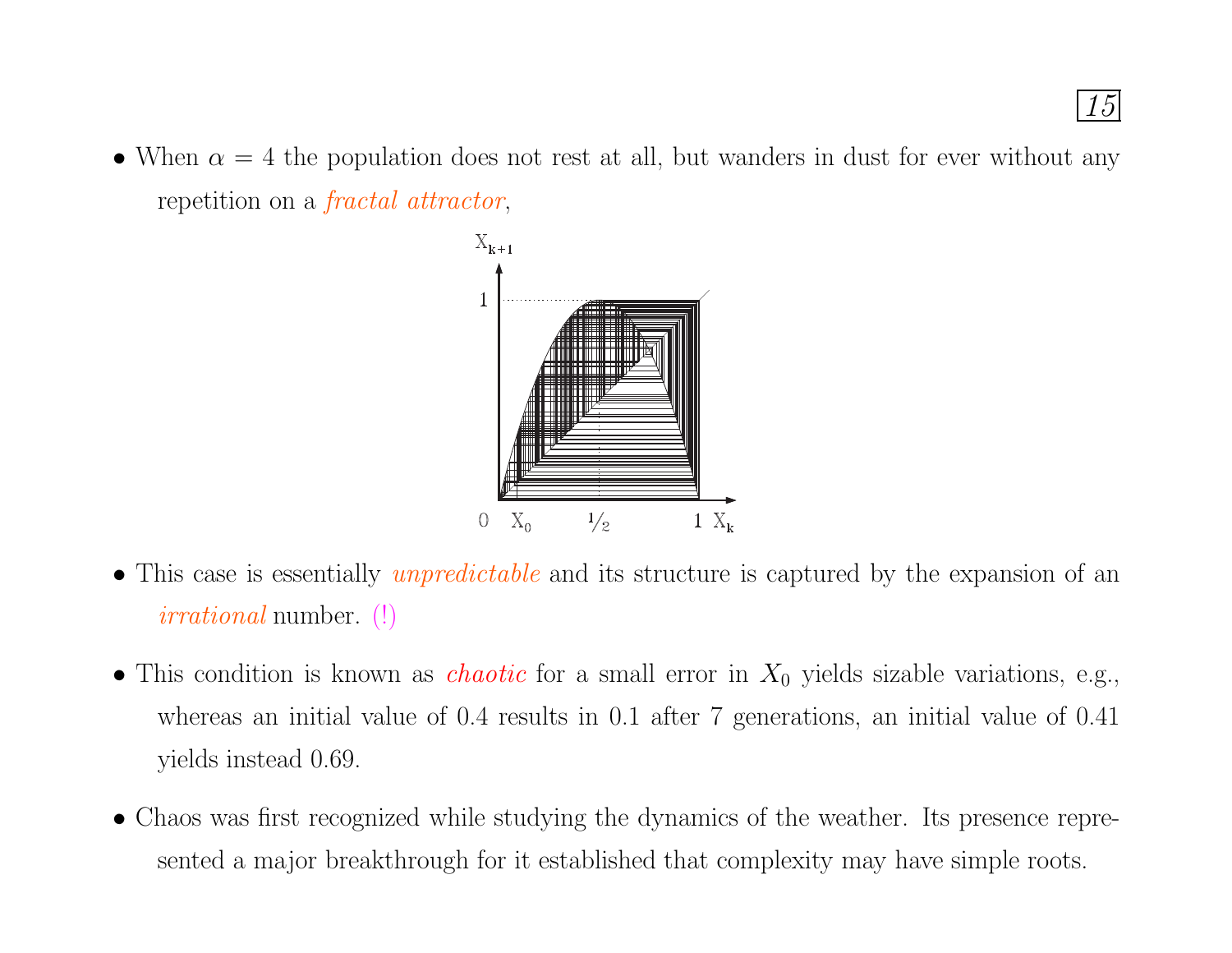• A common trait of natural complex phenomena is the presence of  $power$ -laws in the frequency distribution of events,

$$
P[X \ge x] \sim x^{-c}
$$

• As in fractal sets, the *simple log-log* "*lines*" reflect the absence of *characteristic scales* in many natural processes, such as earthquakes, floods, avalanches, fires, etc. (!)



• Such distributions possess "heavy tails" relative to the normal or Gaussian distribution, associated with independence.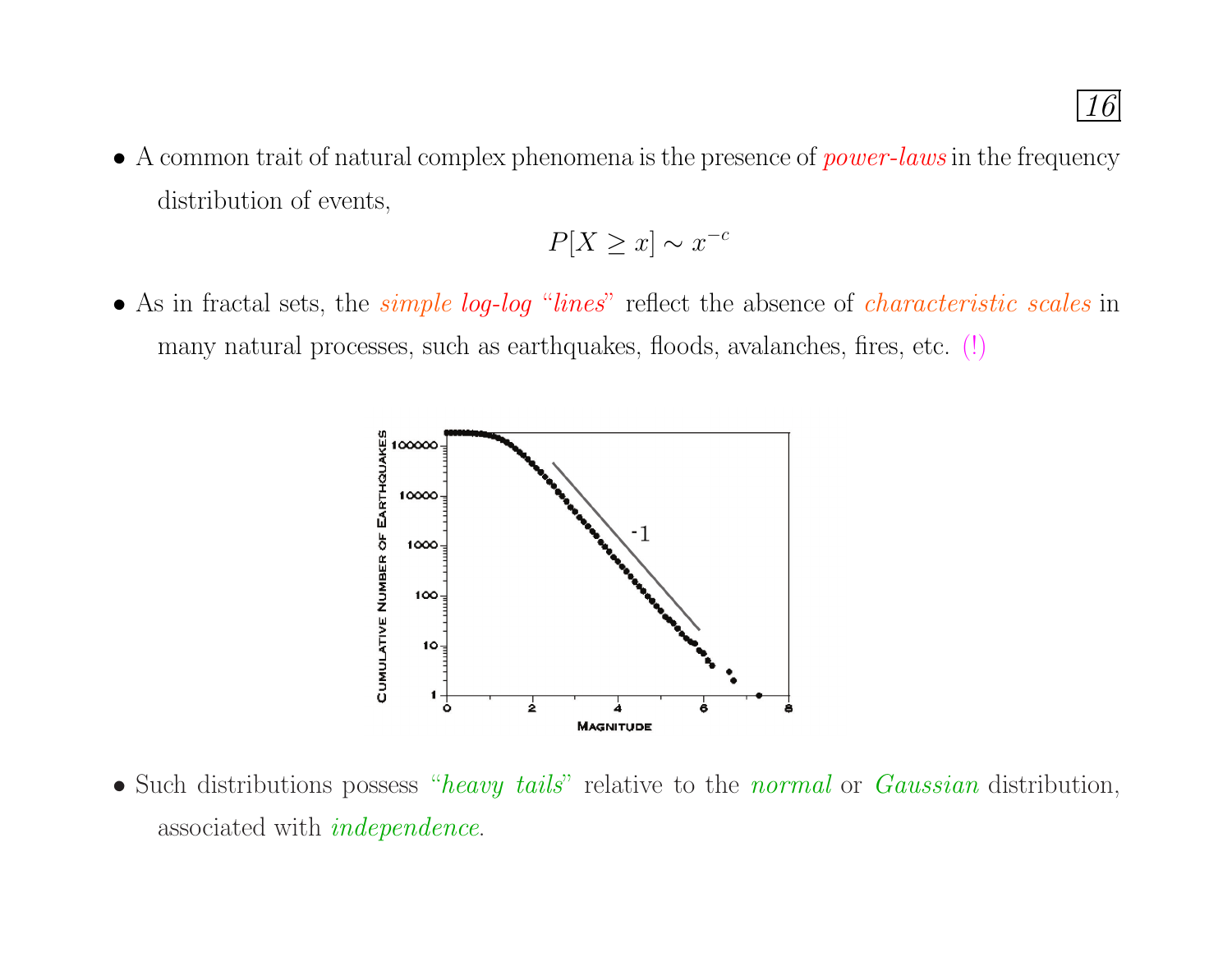- A very good model for such behavior in <sup>a</sup> variety of natural processes is the concept of self-organized criticality, as introduced by Per Bak.
- The metaphor is that systems, via the *accumulation of energies*, arrange into a critical state always at the verge of disintegration, as illustrated via <sup>a</sup> sand <sup>p</sup>ile. Here, avalanches of various sizes happen according to <sup>a</sup> power-law. (!)



• The ideas in this introduction and their relation to **love** and **peace** shall be further elaborated in subsequent lectures.